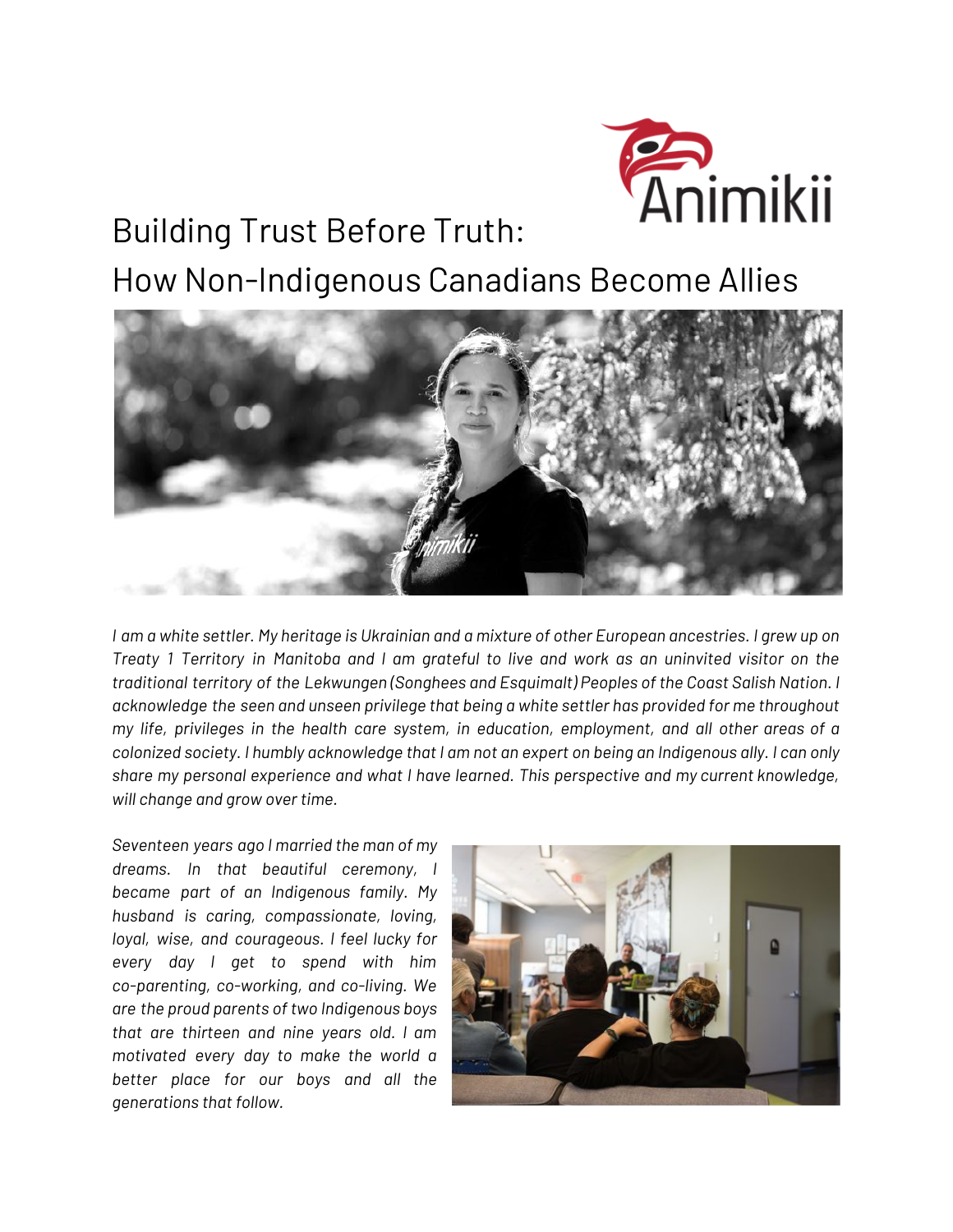It's often said before there can be Reconciliation, there must be Truth. I would challenge that, even before Truth, there must be Trust. Trust built within the allied relationship to hear, respect, and honour the Truth. In the beginning, there are examples of the relationship between Indigenous Peoples and settlers being based on mutual respect, cooperation, shared prosperity, and trust. This initial Nation-to-Nation trust was not maintained. Since 1491, there have been 500+ years of heartbreaking examples of trust betrayed in relationships between Indigenous and non-Indigenous communities on Turtle Island. We need to build an ally relationship on trust because trust is the source of all good relationships. Implementing Brené Brown's [Anatomy](http://www.oprah.com/own-supersoulsessions/Brene-Brown-The-Anatomy-of-Trust-Video) of Trust (2018), I want to discuss the relationship between Indigenous and non-Indigenous Peoples in Canada.



Brené describes the core foundations in building and maintaining trust in relationships. Elements of this framework can apply to how non-Indigenous allies can rebuild centuries of broken trust. Brene Brown's common catchphrase is that "you share with people who've earned the right to hear your story. " Let's explore how allies earn the right by building trust. Respecting boundaries, being reliable and accountable, respecting knowledge shared, integrity and being generous with your assumptions is the anatomy of building trust.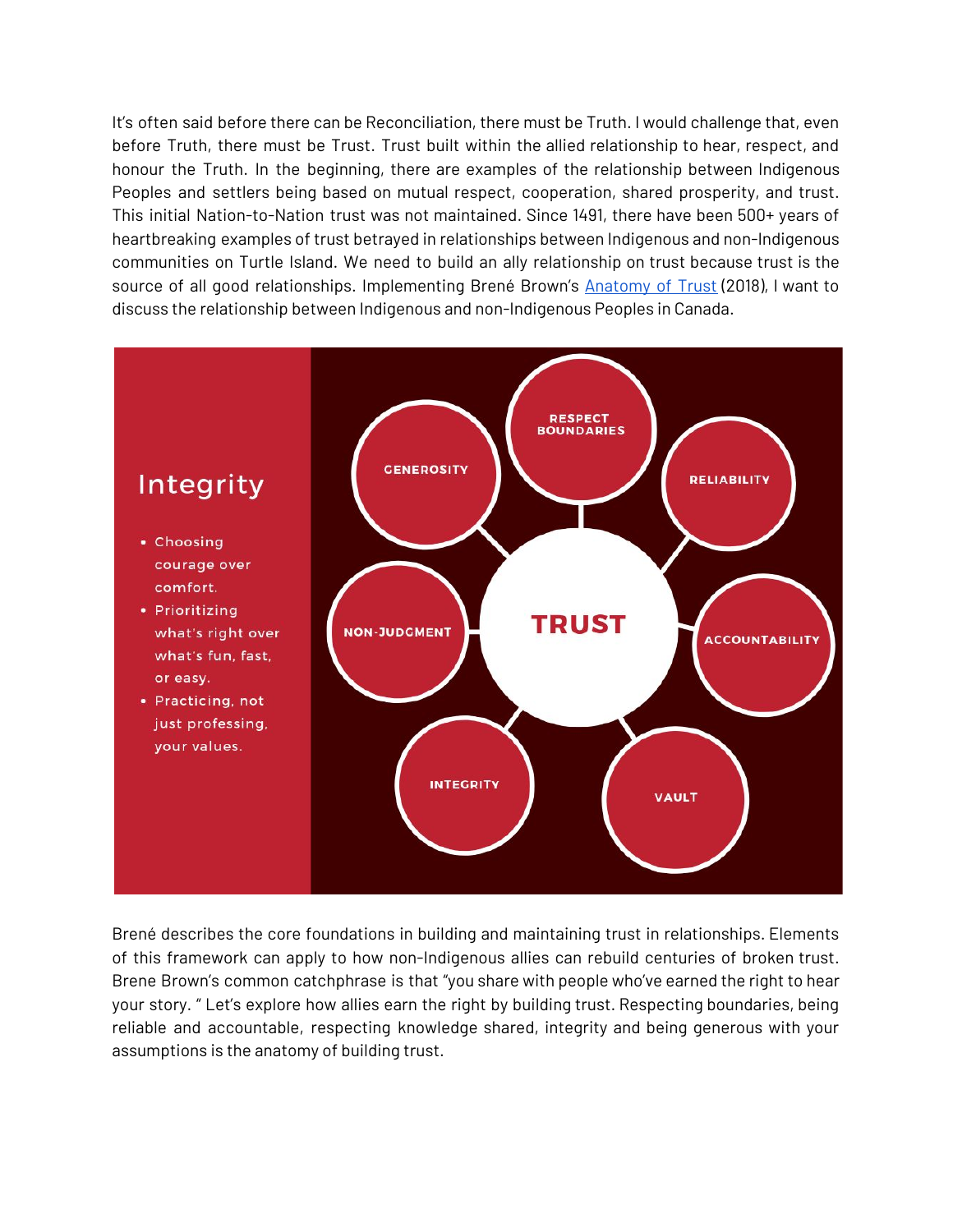#### **Respect Boundaries**

Boundaries are a basic human rights. [UNDRIP](https://www.un.org/esa/socdev/unpfii/documents/DRIPS_en.pdf) (2007) defines boundaries better than I ever could.

*Indigenous peoples have the right to the full enjoyment, as a collective or as individuals, of all human rights and fundamental freedoms.*

*Indigenous peoples are free and equal to all other peoples and have the right to be free from any kind of discrimination, in the exercise of their rights, in particular, that based on their Indigenous origin or identity.*

*Indigenous individuals have the rights to life, physical and mental integrity, liberty and security of person.*

We can define boundaries as mental, physical, emotional, cultural and spiritual. It's as basic as treating people the way you want to be treated. However, as an ally, I need to understand that I don't get to start this relationship with a blank slate. I have a responsibility in this digital age to educate myself on the history that leads us to this point in time.

Most of the people in my generation learned more about European explorers in school than Treaties or the First Peoples of this land. I need to know how boundaries have been crossed. Similar to environmental climate concerns, I don't just get to ignore the pollution that's happened in the past. We have an enormous environmental mess on our hands and each of us has a responsibility to leave the earth better than we found it, for our children. As an ally, I feel I have a responsibility to improve the relationships that were betrayed.



Part of understanding the boundaries that exist today is sitting in the heartbreaking discomfort of the boundaries disrespected in the past. To ground myself in compassion, I ask myself these kinds of questions and let the painful reality of these historical horrors shape, change, and motivate me to do better.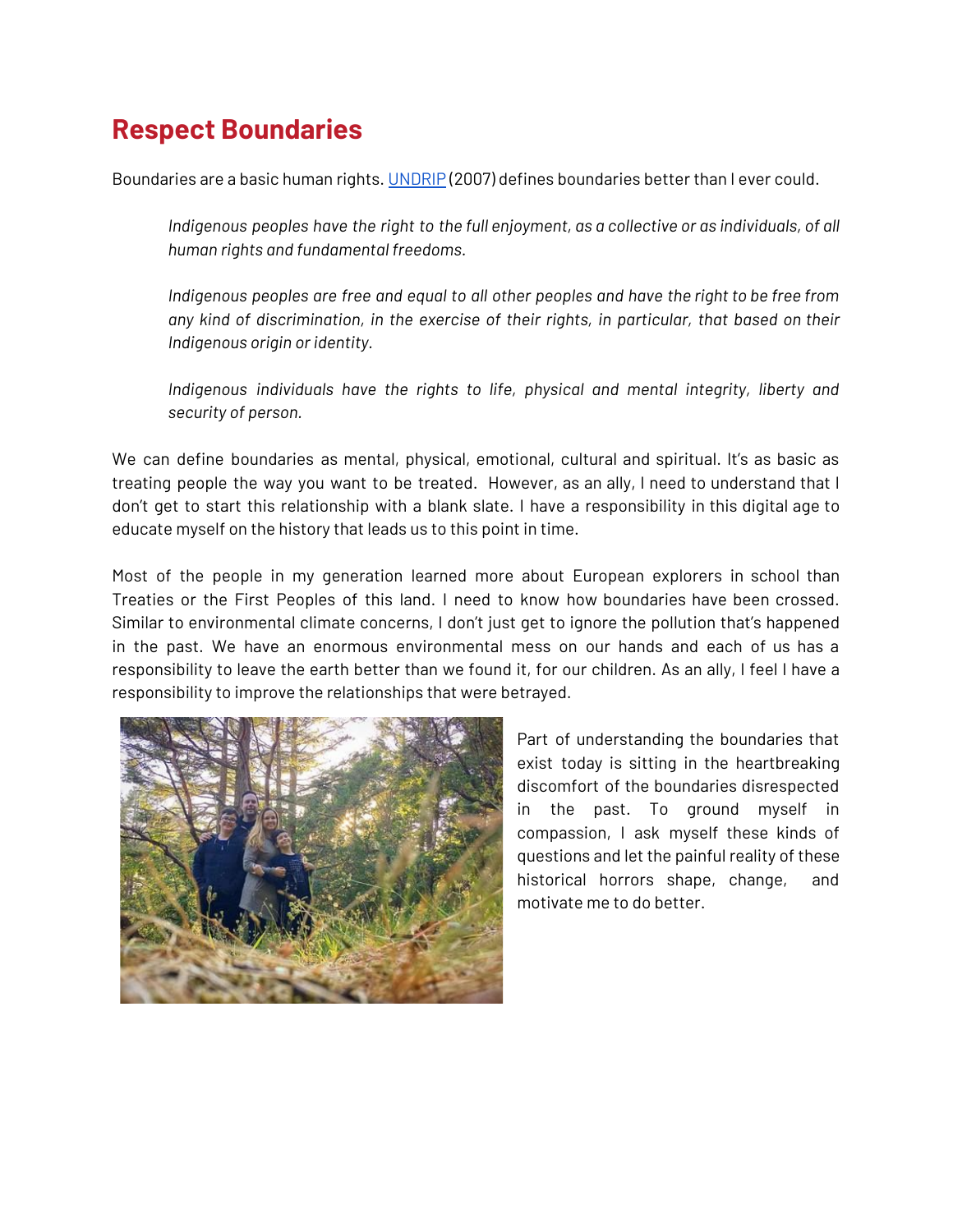- How would I feel if someone took my five-year-old child away from me to live in an institution kilometers from where I live? How I would feel if my child was routinely abused and mistreated by the adults that were entrusted with their care?
- How would I feel if I were forcefully relocated to a different area?
- How would I feel if it were illegal for me to practice my culture or traditional ceremonies?
- How would I feel if someone denied me the right to vote on decisions affecting land owned by my ancestors for millennia?
- How would I feel if it was illegal for me to leave my community?
- How would I feel if I couldn't access clean drinking water in my community?
- How would I feel if someone didn't listen to my medical concerns in a hospital simply because of who I am or what I look like?
- How would I feel if one of my family members went missing and no one responded or made an effort to find them?
- How would I feel if other people profited from appropriating my culture?

Colonial society has disrespected all of these basic human rights boundaries, repeatedly, for generations. These boundaries are all becoming clearer and more enforced as the social conversation continues.

If you're ever uncertain about boundaries, educate yourself, take an [Indigenous](http://www.sanyas.ca/) cultural safety [course](http://www.sanyas.ca/) or the [Indigenous](https://next150.indianhorse.ca/challenges/diversify-your-news) Canada course, read Indigenous authors, listen to Indigenous journalists on [CBC](https://www.cbc.ca/mediacentre/program/cross-country-checkup) and [APTN.](http://aptnnews.ca/) Do not sit comfortably in ignorance and claim Indigenous issues weren't taught in school or wait for someone to educate you. Every adult living on this land is responsible to know and understand basic human rights and respect these boundaries.

### **Reliable, In Every Situation**

Another aspect of building trust is being reliable. Be an ally, every time, no exceptions. This means that if someone wants to be an ally, they can't just be an ally in a board meeting and remain silent when they hear racist jokes at a friend's party. Allies need to identify as allies all the time and in every situation, including Facebook. This is challenging, I've unfriended several people over inappropriate images and attempts at humour. The examples we see are just a small sliver of the ingrained prejudice that still exists in today's world.



As heartbreaking as these situations are, they are also rich opportunities to educate people that don't understand First Nations, Inuit and Métis history in Canada. I try to respond to the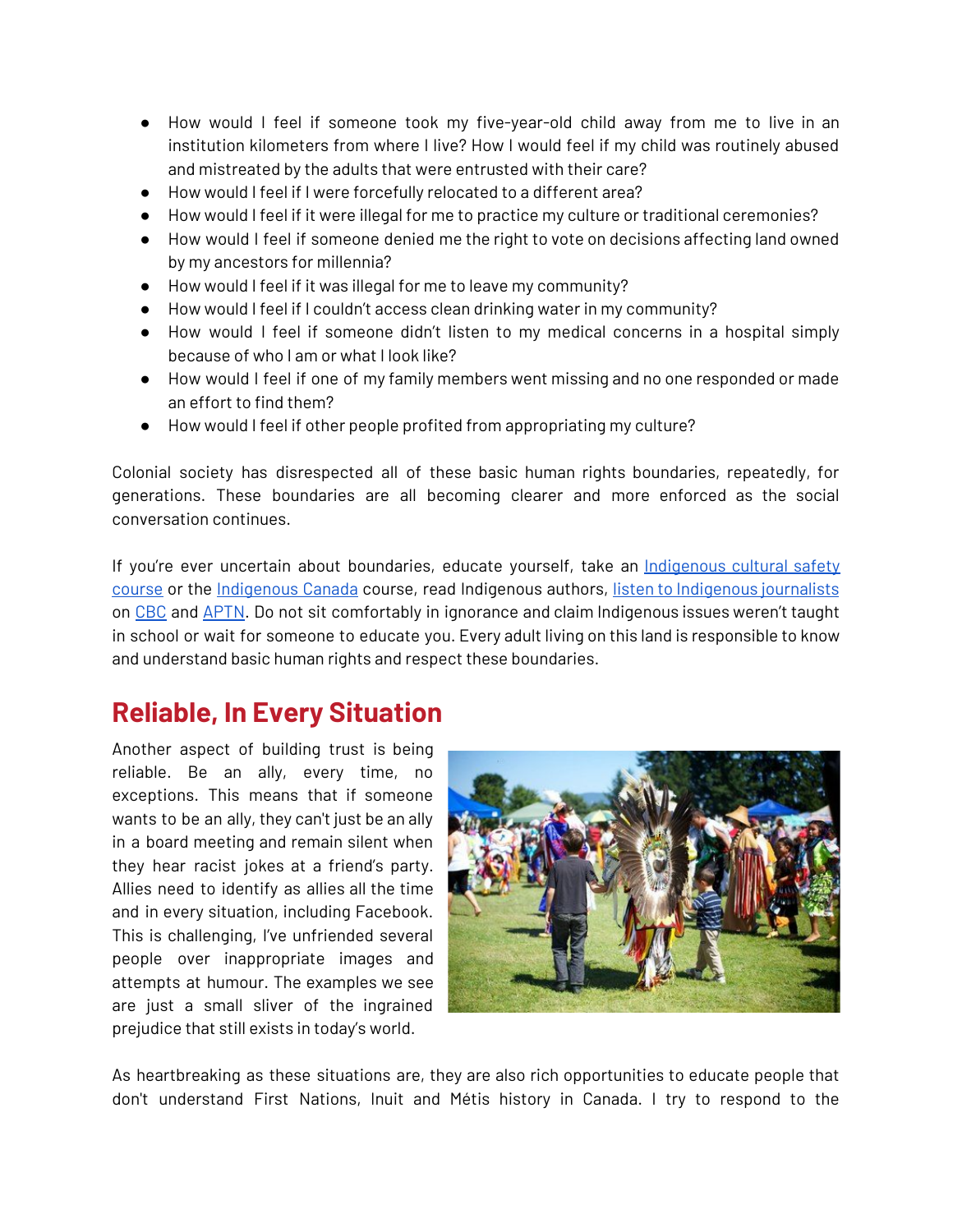conversation tenderly, kindly, and generously. For example, "I know you are just trying to be funny here, but this message perpetuates very harmful stereotypes of Indigenous people, this image is harmful because it doesn't accurately portray the diverse, wise, resilient, and wonderful Indigenous communities across Canada."

#### **Accountability, Own up to Mistakes**

We're all human. No one can get it right 100% of the time. Allies need to hold themselves and other allies accountable when they've overstepped boundaries or fell short on understanding white settler privilege. This could mean using incorrect language or forgetting to acknowledge traditional territories. One embarrassing mistake I made 17 years ago at my first Pow Wow, was calling Regalia a costume. I didn't understand the profound difference between putting something on to pretend you are something you are not (costume) and wearing traditional outfits (Regalia) that connect Indigenous People with a cultural heritage and spiritual practice. I apologized immediately, and I haven't made that mistake again. The important thing to remember is allies need to acknowledge their mistakes, then learn and grow from it. Maya Angelou (2014) said, "Do the best you can until you know better. Then when you know better, do better."



A strong ally will use their white settler privilege as an amplifier to create safer spaces for their Indigenous friends and partners. For example, I take it upon myself to call out racist jokes, and not leave the work up to my Indigenous friends and family. The responsibility of education and enlightenment doesn't fall exclusively on Indigenous Peoples. We all share the responsibility.

Accountability is being willing to answer challenging questions about what brings you into the role of identifying yourself as

an ally. Your motivations need to be transparent. Far too often in Canadian history, people showed up to Indigenous spaces claiming the best of intentions, and the result was massive widespread cultural genocide (Residential Schools, Indian Hospitals, Starlight Tours, Missing and Murdered Indigenous Women and Girls, the 60's Scoop, the list goes on and on). This historical shame is a reality that every Canadian now faces. Ask yourself, how will you show accountability to that history? What are you doing to rebuild relationships that have decayed over time?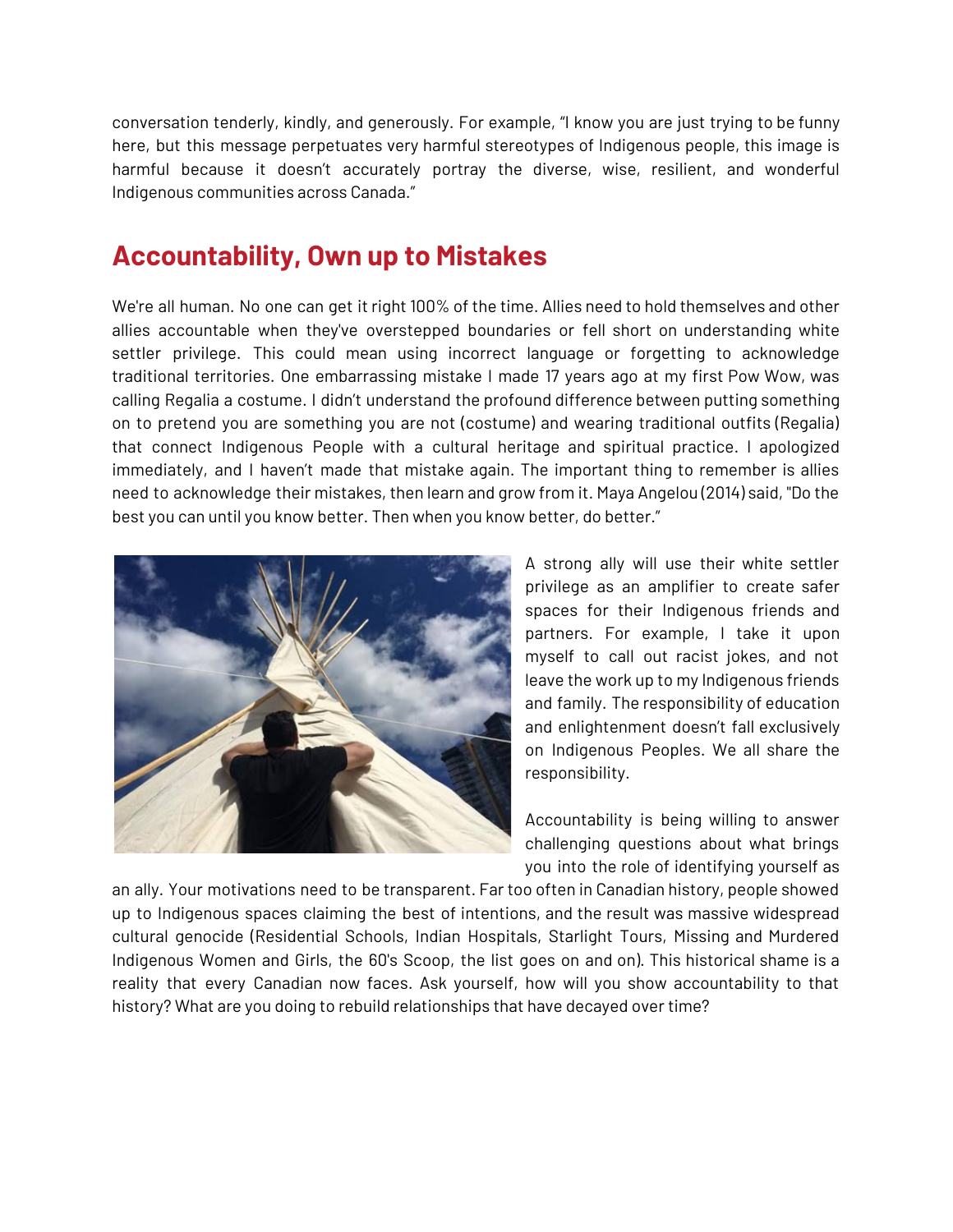#### **Develop Your Trust Vault**



You can think of the vault like a *trust bank account*. Your deposits are developing strong relationships based on trust, but withdrawals occur when you violate trust. Betrayal includes ignoring opportunities to build trust. Canada's historical relationship with Indigenous Peoples has brought the Nation-to-Nation trust bank to an all-time low, with a deficit incurred from centuries of systemic exploitation and racism.

Although modern settlers are not directly

responsible for the entire history, the goal as an ally is to focus on your personal trust bank and prevent your balance from ever dropping. Trust in action is rooted in respecting boundaries and is built slowly over time in small acts of kindness. If someone shares Indigenous stories, customs, or traditions with allies, that information or experience is a gift. It does not give you permission to share or replicate the gift, especially for profit or mass production. It doesn't become yours because someone shared it with you. Respect the cultural customs, traditions, and history that belong to Indigenous Peoples. Indigenous knowledge has always and will always belong to Indigenous Peoples. Copying, re-framing, or restructuring any part for profit or convenience is a boundary that should never be crossed.

For example, think of going to someone's house and they share a cup of tea with you. In this situation would you take home the cup? No. Would you tell others about the tea and try to pass it off as your own? Nope. How about stealing their tea and starting a tea company for your own profit? Of course not. You leave with the honour and privilege of sharing that experience and thankful to the person who shared it with you.

As an ally, it is also important to respect if some people don't want to welcome you into their circles. They are under no obligation to invite you into their community. If someone invites you, always treat it as one of the highest honours with gratitude and humility. We build trust daily, through every action and reaction, and you don't gain trust by demanding or stealing a teacup.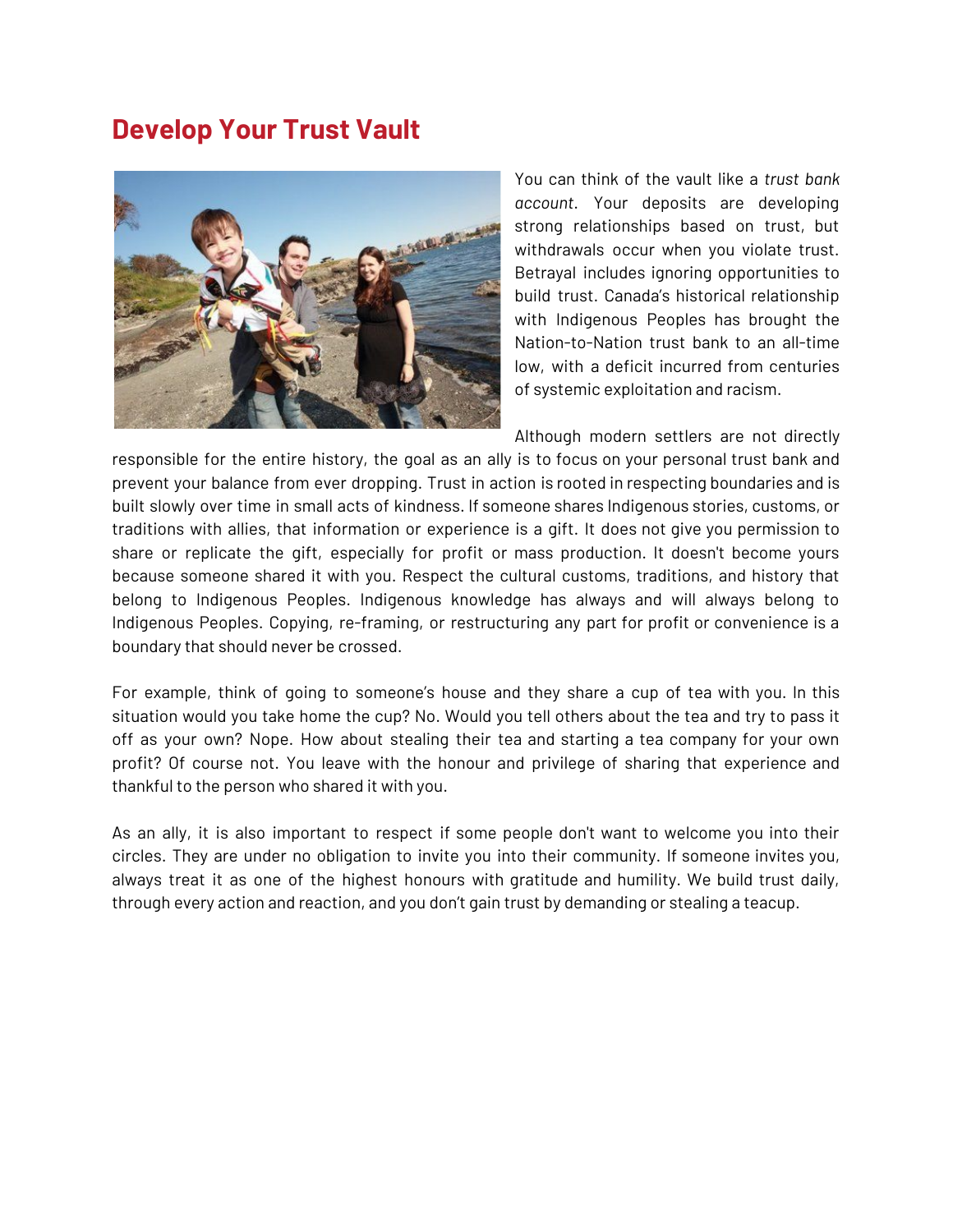#### **Integrity, Even When It Gets Tough**

Integrity permeates your thoughts, words, and actions. It is does not happen instantly, but operating out of integrity every day is a crucial part of being an ally. Allies need to be authentic in expressing their goals and vision in the current social climate. Integrity is not a destination, it's a continuous and daily effort.

Integrity is (Brown, 2018):

- 1. Choosing courage over comfort.
- 2. Prioritizing what's right over what's fun, fast, or easy.
- 3. Practicing, not just professing, your values.

#### **Non-Judgment & Compassion**



Indigenous cultures are different, not inferior. They vary across North America, all strong and resilient, and have endured generations of institutional judgment and racism. It is everyone's job to fight systems of oppression, discrimination, prejudice, and mainstream stereotypes whenever opportunities arise.



I want to take a moment here to caution against "colour-blindness". We are not all the same, we don't all have equal opportunities. This philosophy disregards historical context and current states, it's just not honest. If you don't recognize privilege and what that means, I encourage you to take this "How [Privileged](https://www.buzzfeed.com/regajha/how-privileged-are-you?) Are You" test. We need to get comfortable being uncomfortable and talking about differences. Historical racism and discrimination has impacted the present

and caused the prevalent inequities we face as a society today.

Non-judgment grows from compassion, understanding, and empathy. It is not your place to judge, make suggestions, observations, or add opinions. The role of an ally is a supporting role, not a leading one. Non-judgment means that, even if you don't agree with something, respect that opinion and perspective and try to approach understanding with respectful curiosity. A great example here is how the mainstream population might view homeless individuals. The common judgement is that homelessness results from poor life decisions. However, statistics reveal that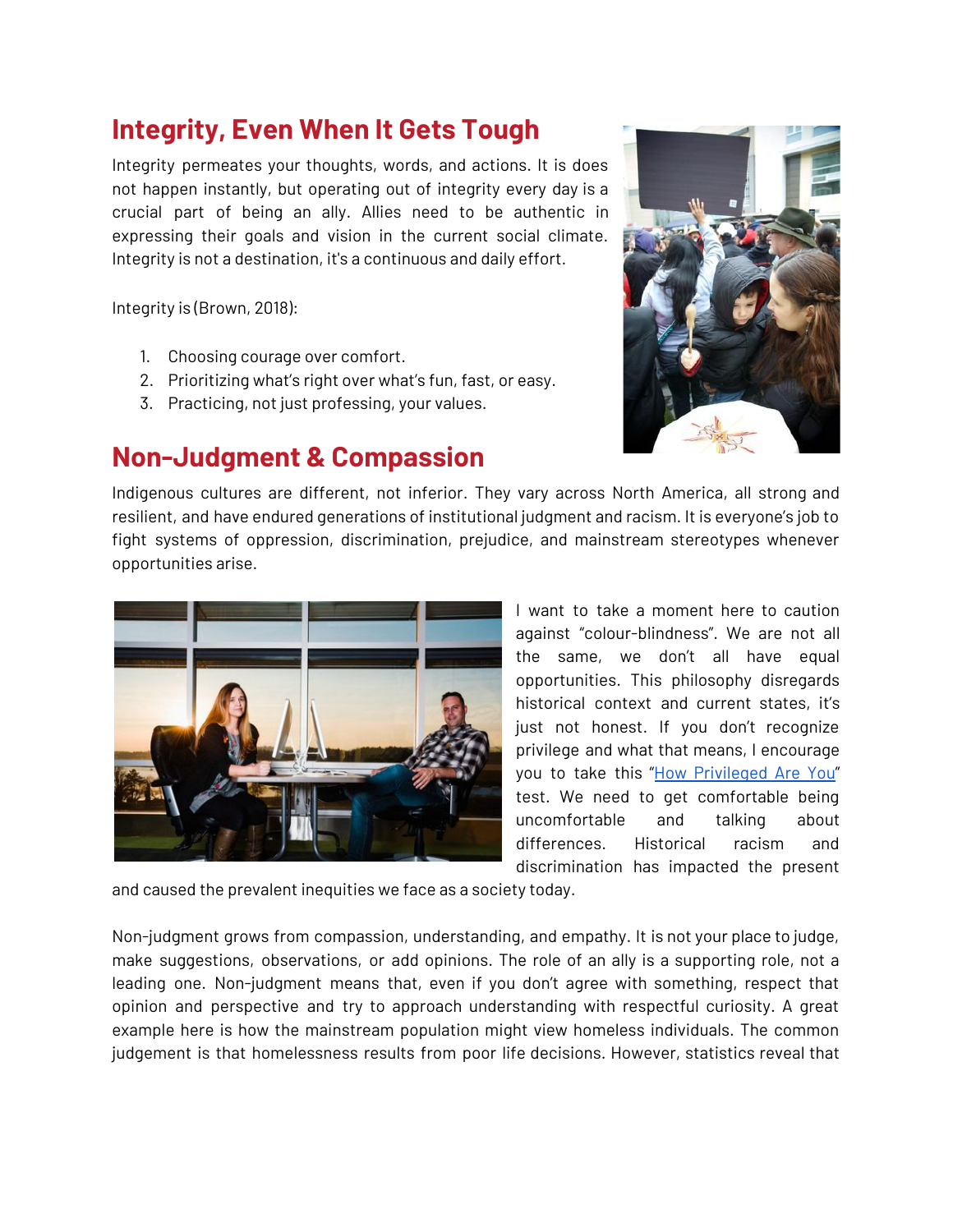homelessness is more commonly a result of childhood trauma and mental health (Maté, 2009).

#### **Generosity, Balance & Equity**

Be generous with your assumptions about people, including yourself. The social structure in Western society has been imbalanced for far too long. Part of Reconciliation is trying to create balance within the current unjust systems that exists because of a long history of trauma, prejudice, and systemic racism against Indigenous Peoples. True allies see the Reconciliation conversation as an opportunity to educate and encourage humanity to do better. They see an opportunity to, with strong and unwavering dedication, use the framework of restitution to make the world a better place for everyone. It's examining the question, what am I doing to make things right?

To learn from the past, we start by listening, reading and hearing with open hearts, then use that wisdom gained as a compass to direct the decisions we make every day. Education is one of the most important keys to a generous worldview because generosity comes from understanding.

## **Seek Trust, Seek Truth**

I call on all non-Indigenous Canadians to listen and continue to educate themselves on true Canadian history. If you're wondering where to begin, [Reconciliation](https://next150.indianhorse.ca/) projects are actively happening across Canada that you can get involved in. In the meantime, there is a plethora of art, [movies](https://next150.indianhorse.ca/challenges/indigenous-film), [books,](https://next150.indianhorse.ca/challenges/indigenous-reads) and [music](https://next150.indianhorse.ca/challenges/indigenous-mixtape) you could engage with to better understand Indigenous experiences and perspectives in Canada both from a historical and contemporary standpoint. Look for opportunities to educate yourself and, when appropriate, ask questions, attend events, and become more involved in the activities that are already going on around you. We've listed a few places to start at the bottom of this article in the Additional Resources section.



To reiterate, we build trust by respecting boundaries, being reliable and accountable, respecting the trust vault, showing integrity, showing non-judgement, and by being generous with your assumptions. We build trust in small acts of kindness and there are no shortcuts to building trust. If you are ever in doubt, educate yourself, ask questions, and seek answers from the right people